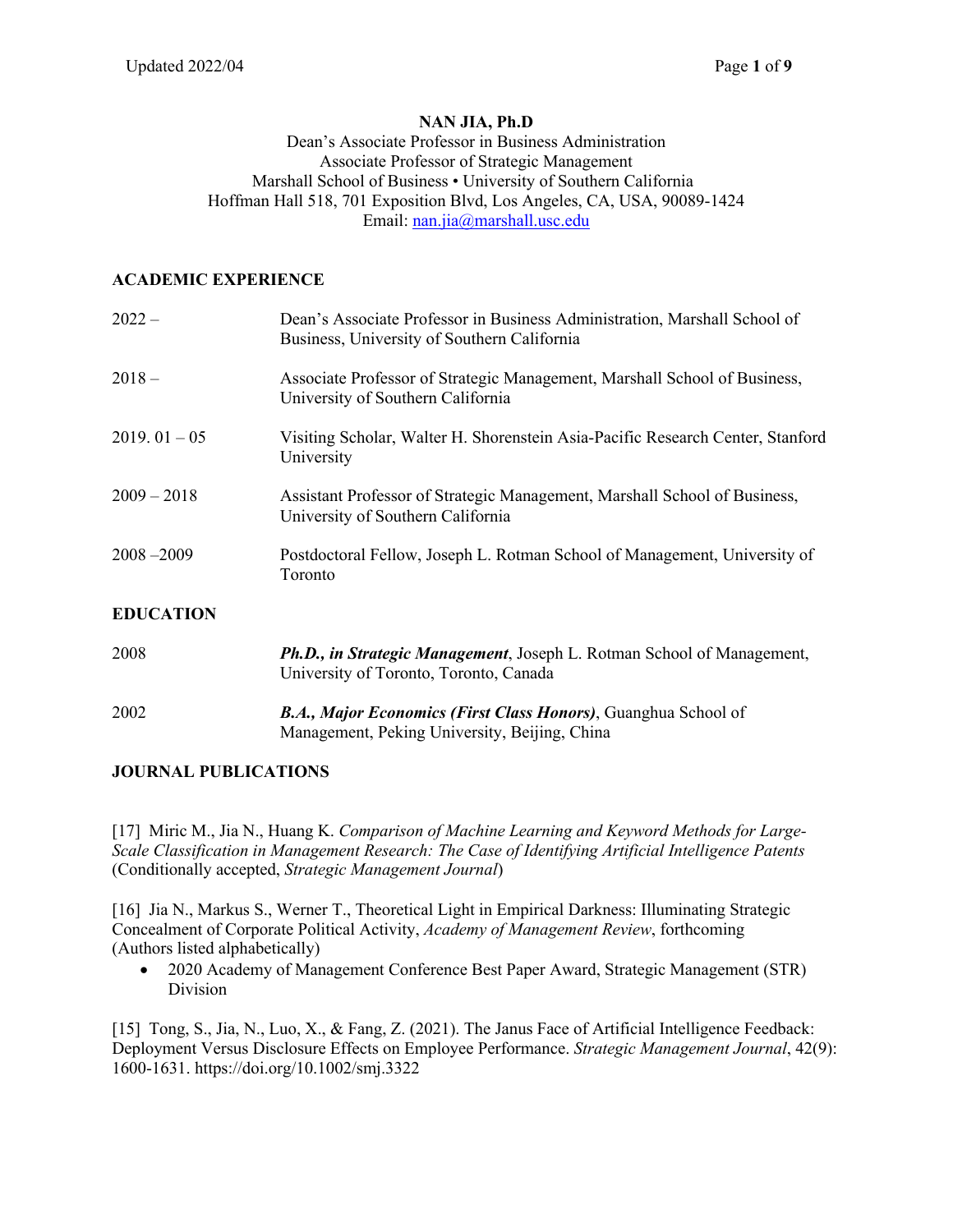[14] Jiang, H., Jia, N., Bai, T., & Bruton, G. D. (2021). Cleaning House Before Hosting New Guests: A Political Path Dependence Model of Political Connection Adaptation in The Aftermath of Anticorruption Shocks. *Strategic Management Journal*, **42**(10):1793–1821.

[13] Jia, N., Zhao, B., Zheng, W., & Lu, J. (2021) No Free Lunch After All: Corporate Political Connections and Firms' Location Choices. *Organization Science*. Published online in Articles in Advance 08 Mar 2021. https://doi.org/10.1287/orsc.2021.1451

[12] Jia N., Shi J., Wang C., Wang Y. 2020. Parasites and Paragons: Ownership Reform and Concentrated Interest among Minority Shareholders*. Journal of Management Studies* **51**(7): 129-162

[11] Jia N., Huang K.G., Zhang C.M. 2019. Public Governance, Corporate Governance, and Firm Innovation: An Examination of State-Owned Enterprises. *Academy of Management Journal* **62**(1): 220- 247

- Nominated for the Caroyn Dexter Award at the 2016 Academy of Management Conference
- 2016 DRUID Asia Conference Best Paper Award

[10] Jia N., Shi J., Wang Y. 2018. Value Creation and Value Capture in Governing Shareholder Relationships: Evidence from a Policy Experiment in an Emerging Market*. Strategic Management Journal* **39**(9): 2466-2488

(Authors listed alphabetically)

[9] Jia N., 2018. The "Make and/or Buy" Decisions of Corporate Political Lobbying: An Integration of Economic Efficiency and Legitimacy Perspectives*. Academy of Management Review* **43**(2): 1-21

[8] Haveman H., Jia N., Shi J, Wang Y. 2017. The Dynamics of Political Embeddedness in China. *Administrative Science Quarterly* **62**(1): 67-104. (Authors listed alphabetically)

[7] Jia N., Mayer K.J. 2017. Political Hazards and Firms' Geographic Concentration. *Strategic Management Journal* **38**(2): 203–231.

[6] Jia N., 2016. Political Strategy and Market Capabilities: Evidence from the Chinese Private Sector. *Management and Organization Review*, **12**(1):75-102.

[5] Choi S., Jia N., Lu J. 2015. The Structure of Political Institutions and Effectiveness of Corporate Political Lobbying. *Organization Science* **26**(1): 158-179. (Authors listed alphabetically)

[4] Jia N. 2014. Are Collective and Private Political Actions Substitutes or Complements? Empirical Evidence from China's Private Sector. *Strategic Management Journal* **35**(2): 292-315.

[3] Ang Y., Jia N. 2014. Perverse Complementarity: Political Connections & the Use of Courts Among Private Firms in China. *Journal of Politics* **76**(2): 318-332. (Authors listed alphabetically)

[2] Jia N. 2013. Competition, governance, and relationship-specific investments: Theory and implications for strategy. *Strategic Management Journal* **34**(13): 1551–1567.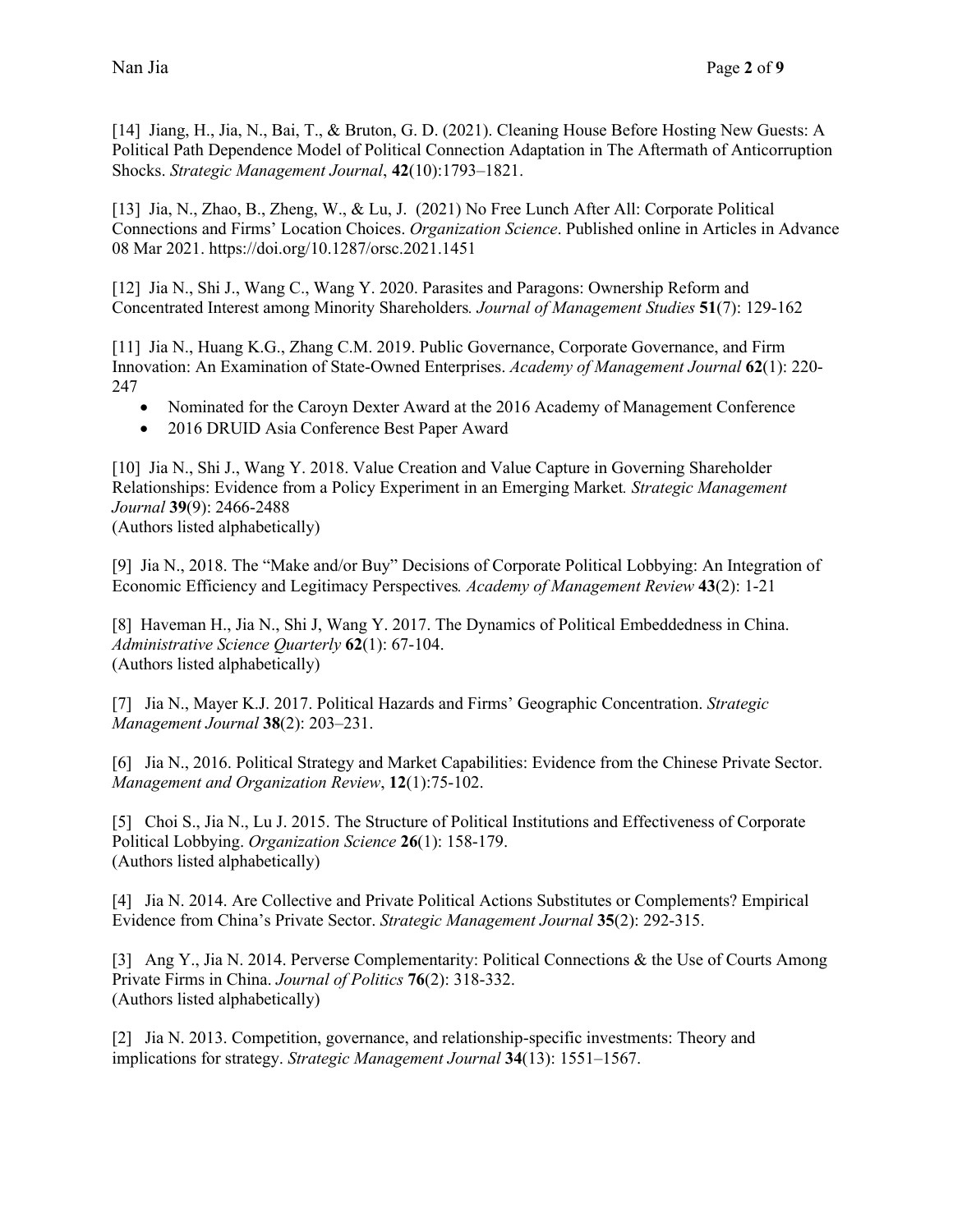[1] Jia N., Shi J., Wang Y. 2013. Coinsurance within Business Groups: Evidence from Related Party Transactions in an Emerging Market. *Management Science* **59**(10): 2295–2313. (Authors listed alphabetically)

#### **PUBLICATIONS IN EDITED VOLUMES AND CONFERENCE PROCEEDINGS**

[5] Murphy, M., Walker, E. Jia, N. 2022. The Art of Blending Stakeholders: "Baptist and Bootlegger" Coalitions in Corporate Constituency Building. *Academy of Management Meeting Best Paper Proceedings.*

[4] Jia N., Markus S., Werner T., 2020. Illuminating Secrecy in Corporate Political Activity. *Academy of Management Meeting Best Paper Proceedings.*

[3] Jia N., Shi J., Wang Y., 2018 "The Interdependence of Public and Private Stakeholder Influence: A Study of Political Patronage and Corporate Philanthropy in China." in Sinziana Dorobantu , Ruth V. Aguilera , Jiao Luo , Frances J. Milliken (ed.) Sustainability, Stakeholder Governance, and Corporate Social Responsibility, *Advances in Strategic Management*, Volume 38, Emerald Publishing Limited, pp.69 – 93

[2] Jia N., Mayer K. 2016. Complementarity in Firms' Market and Political Capabilities: An Integrated Theoretical Perspective. In John M. De Figueiredo , Michael Lenox , Felix Oberholzer-Gee , Richard G. Vanden Bergh (ed.) Strategy Beyond Markets, *Advances in Strategic Management* Volume 34, Emerald Group Publishing Limited, pp.437 - 470

[1] Jia N., Huang K.G., Zhang C.M. 2015. Agency Incentives and Firm Innovation: Analyzing the Patenting Behavior of State-owned Firms in China. *Academy of Management Meeting Best Paper Proceedings.* 

## **WORKING PAPERS**

*•* Huang K., Jia N., Ge Y., *Forced to Innovate: Consequence of U.S. Anti-Dumping Sanctions on Chinese Exporters' Innovations* (Revise & Resubmit)

*•* Wei Y., Jia N., Bonardi, J., *Corporate Political Connections: A Multidisciplinary Theoretical Review and Future Directions* (Revise & Resubmit)

*•* Murphy, M., Walker, E. Jia, N. *The Art of Blending Stakeholders: "Baptist and Bootlegger" Coalitions in Corporate Constituency Building*

(Revise & Resubmit)

• 2022 Academy of Management Conference Best Paper Award Finalist, Social Issues in Management (SIM) Division

*•* Wei Y., Ang Y., Jia N., Government guiding funds: The financial instrument behind China's high-tech drive

(Revise & Resubmit)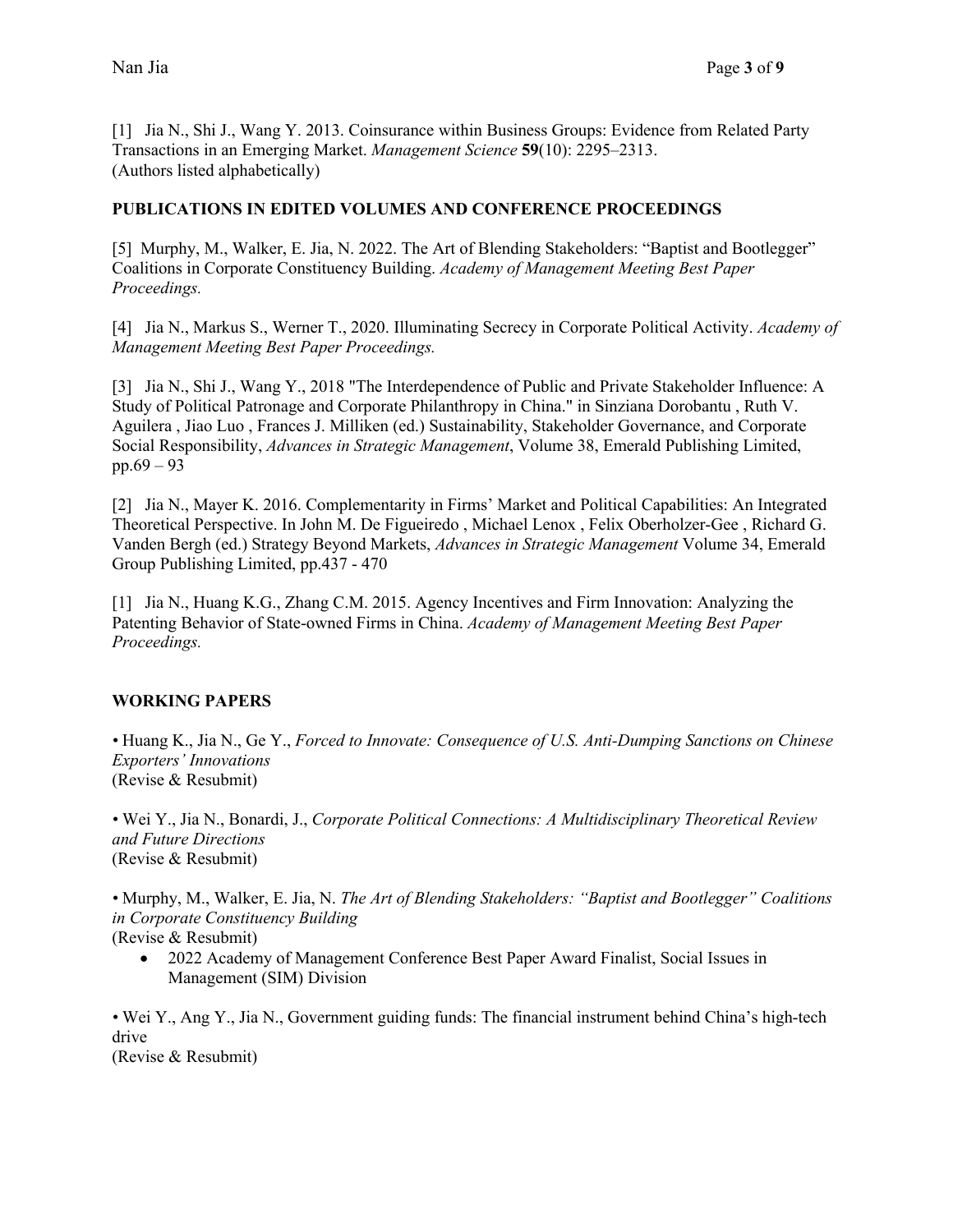*•* Wei Y., Jia N., Wang M. *Beware of Strange Bed-fellows: An Analysis of Public-Private Partnerships in Managing Government Guiding Funds in China* (Revise & Resubmit)

*•* Ang Y., Jia N., Yang B., Huang K., *The Limits of State-Led Innovation: Evidence from Chinese Patents* (Revise & Resubmit)

#### **CONFERENCE AND SEMINAR PRESENTATIONS**

- 2022 3rd AI and Strategy Consortium (India; virtual seminar); International Studies Association (Nashville; virtual seminar); 2nd Artificial Intelligence in Management Conference (USC, Virtual); Global Innovation Seminar (University of Michigan, Virtual); 10th Strategy Symposium on Emerging Markets (Rice University, in-person); 2022 Wharton/Columbia Management, Analytics, and Data (M.A.D.) Conference (Columbia University, in-person)
- 2021 Innovation and Entrepreneurship Seminar Series at the Max Planck Institute for Innovation and Competition(Munich, Germany; virtual seminar); 2nd AI and Strategy Consortium (India; virtual seminar); Bocconi University (Accounting Dept; virtual seminar); Asia-Pacific Entrepreneurship & Innovation Seminar Series (virtual seminar); Wharton Technology and Strategy Conference (virtual); Strategy Science Conference (HBS, Virtual); 1<sup>st</sup> Artificial Intelligence in Management Conference (USC, Virtual); Society for Institutional and Organizational Economics annual conference (Boston, Virtual); Academy of Management Annual Conference (virtual); Chinese Scholars Marketing Association (CSMA) Annual Conference, keynote speech; Strategic Management Society Annual Conference (Toronto, virtual); University of California Los Angeles Anderson School of Management, (Los Angeles); Georgetown University McDonough School of Business (Washington DC, virtual); Chinese University of Hong Kong – Shenzhen Campus (virtual); Conference on Artificial Intelligence, Machine Learning, and Business Analytics (virtual)
- 2020 Strategic Management Society Special Conference in Berkeley (Berkeley, CA; paper accepted and conference cancelled); 2020 AIM (Artificial Intelligence in Management) Conference (Los Angeles, CA, paper accepted and conference cancelled); AI in Strategy Workshop, NYU Stern School of Business (New York, NY, presented at virtual conference); University of Colorado at Boulder, Leeds School of Business (Boulder, CO, virtual seminar); HEC Paris (France, virtual seminar); Monash University, Social Science Insights from Alternative Data Labs, Australia, virtual seminar); NYU-Temple-CMU 2020 Conference on Artificial Intelligence, Machine Learning, and Business Analytics (Philadelphia, PA, virtual seminar)
- 2019 The China Social Science Workshop at Walter H. Shorenstein Asia-Pacific Research Center, Stanford University (Stanford, CA); The Leavey School of Business, Santa Clara University (Santa Clara, CA); The Ivey School of Business, University of of Western Ontario, the Business, Economics and Public Policy group (London, Canada); The MIT Sloan School of Management, Global Economics and Management group seminar (Boston, MA); The Carlson School of Management, University of Minnesota (Minneapolis, MN); The Faculty of Business and Economics, University of Hong Kong (Hong Kong); The Hong Kong University of Science and Technology Business School (Hong Kong); The Wharton-PKU conference on Innovation and Intellectual Property (Beijing, China); The AI Bots, Algorithms, and Business Analytics workshop (Shanghai, China); The 2019 Organization, Strategy, and Society workshop (Xi'an, China); the Academy of Management Annual Conference (Boston, MA); the Strategic Management Society Annual Conference (Minneapolis, MN); George Washington University Business School (Washington D.C.); the 2019 CODE conference at the MIT (Boston, MA), the 2019 REER conference (Atlanta, GA), the 2019 Conference on Artificial Intelligence, Machine Learning, Business Analytics (Philadelphia, PA)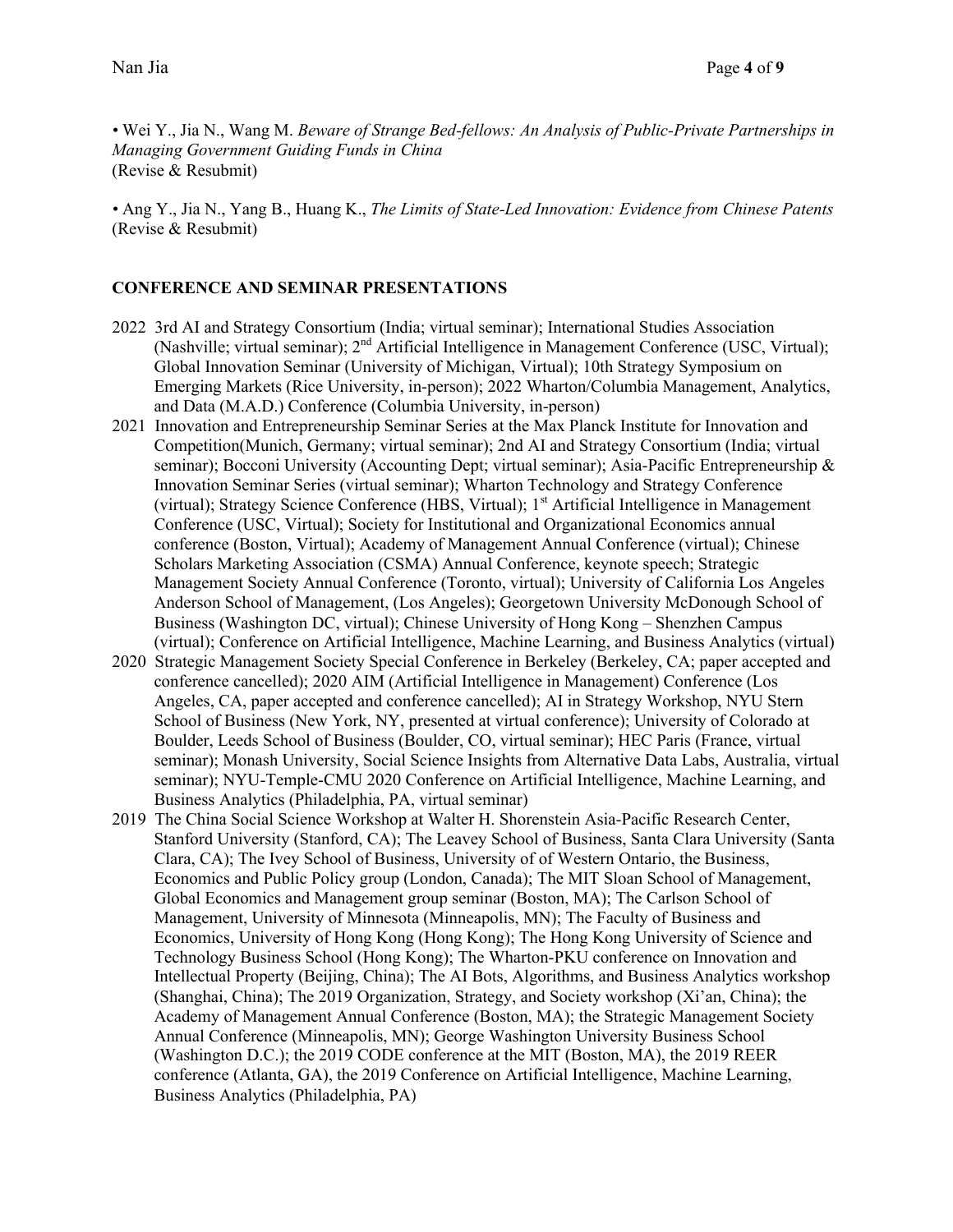- 2018 The 2018 IB Frontier Symposium (Columbia, SC); The Rearch Day of the STR Executive Committee (Philadelphia, PA); The USC Marshall China Research Day (Los Angles, CA); The Krannert School of Management, Purdue University (West Lafayette, IN); The Kelley School of Business, University of Indiana at Bloomington (Blooming, IN); The Wharton School, University of Pennsylvania (Philadephia, PA); the McDonough School of Business, Georgetown University (Washington DC); the 8th Strategy Symposium on Emerging Markets at Rice University (Houston, TX); the 1<sup>st</sup> Strategy Science Annual Conference (Philadephia, PA); the Society for Institutional and Organization Economics Annual Conference (Montreal, Canada); the Annual Conference of the International Center for the Study of Institutions and Development (Moscow, Russia); The 2018 Organization, Strategy, and Society workshop (Beijing, China); the 2018 Academy of Management Annual Conference (Chicago, IL); the 2018 Strategic Management Society Annual Conference (Paris, France); the Global Center For Big Data in Mobile Analytics, Fox School of Business, Temple University (Philadephia, PA)
- 2017 The Strategy and Business Environment Conference at the Duke University (Raleigh, NC); the Prahalad Academic Conference at the University of Michigan (Ann Arbor, MI); the 2017 Conference of Society for Institutional and Organizational Economics (SIOE) at the Columbia Law School (New York, NY); the 2017 Academy of Management Annual Conference (Atlanta, CA); the Lieberthal-Rogel Center for Chinese Studies of the University of Michigan (Ann Arbor, MI); the 2017 Strategic Management Society Annual Conference (Houston, TX); the Darla Moore School of Business, University of South Carolina (Columbia, SC)
- 2016 The Global Strategy and Emerging Markets (GSEM) Annual Conference (Miami, FL); The Strategy and Business Environment Conference (University of Rochester); The 15th Institutional and Organizational Economic Academy (formerly known as the "European School on New Institutional Economics," Corsica, France); the 2016 Conference of Society for Institutional and Organizational Economices (SIOE, formerly known as the "International Society for New Institutional Economics" ISNIE; SciencePo, Paris, France); HEC Paris - SnO 2016 Research Day (HEC Paris); the 2016 Academy of Management Annual Conference (Anaheim, CA); the 2016 Strategic Management Society Annual Conference (Berlin, Germany); Olin School of Business, Washington University at St. Louis (St. Louis, MO)
- 2015 The 5th Rice Strategy Symposium on Emerging Markets (Rice University); International Society for New Institutional Economics (ISNIE) Annual Conference (Harvard Law School); Academy of Management Annual Conference (Vancouver, Canada); 13<sup>th</sup> West Coast Research Symposium (University of Washington); University of Michigan Micro-enterprises and SMEs Conference (University of Michigan); Seminar at the Rotman School of Management, University of Toronto
- 2014 INFORMS 2014 Annual Meeting (San Francisco, CA)
- 2013 Center for Economics and Strategy (CRES) conference (Washington University at St. Louis); the NYU Strategy and Economics seminar (New York University); Academy of Management Annual Conference (Buena Lake, FL); Conference of Centre for Institutions, Organizations, & Governance (COIG) Conference of the National University of Singapore (Singapore); Strategy seminar, College of Business at the University of Illinois Urbana Champion; the Strategic Management Society Annual Conference (Atlanta, GA)
- 2012 Atlanta Competitive Advantage Conference (Atlanta); International Society for New Institutional Economics (ISNIE) Annual Conference (Los Angeles); Academy of International Business Annual Conference (Washington D.C.); Academy of Management Annual Conference (Boston)
- 2011 National University of Singapore; Atlanta Competitive Advantage Conference (Atlanta); International Society for New Institutional Economics (ISNIE) Annual Conference (Stanford)
- 2010 Atlanta Competitive Advantage Conference (Atlanta); Academy of Management Annual Conference (Montreal); International Association for Chinese Management Research (IACMR Conference (Shanghai)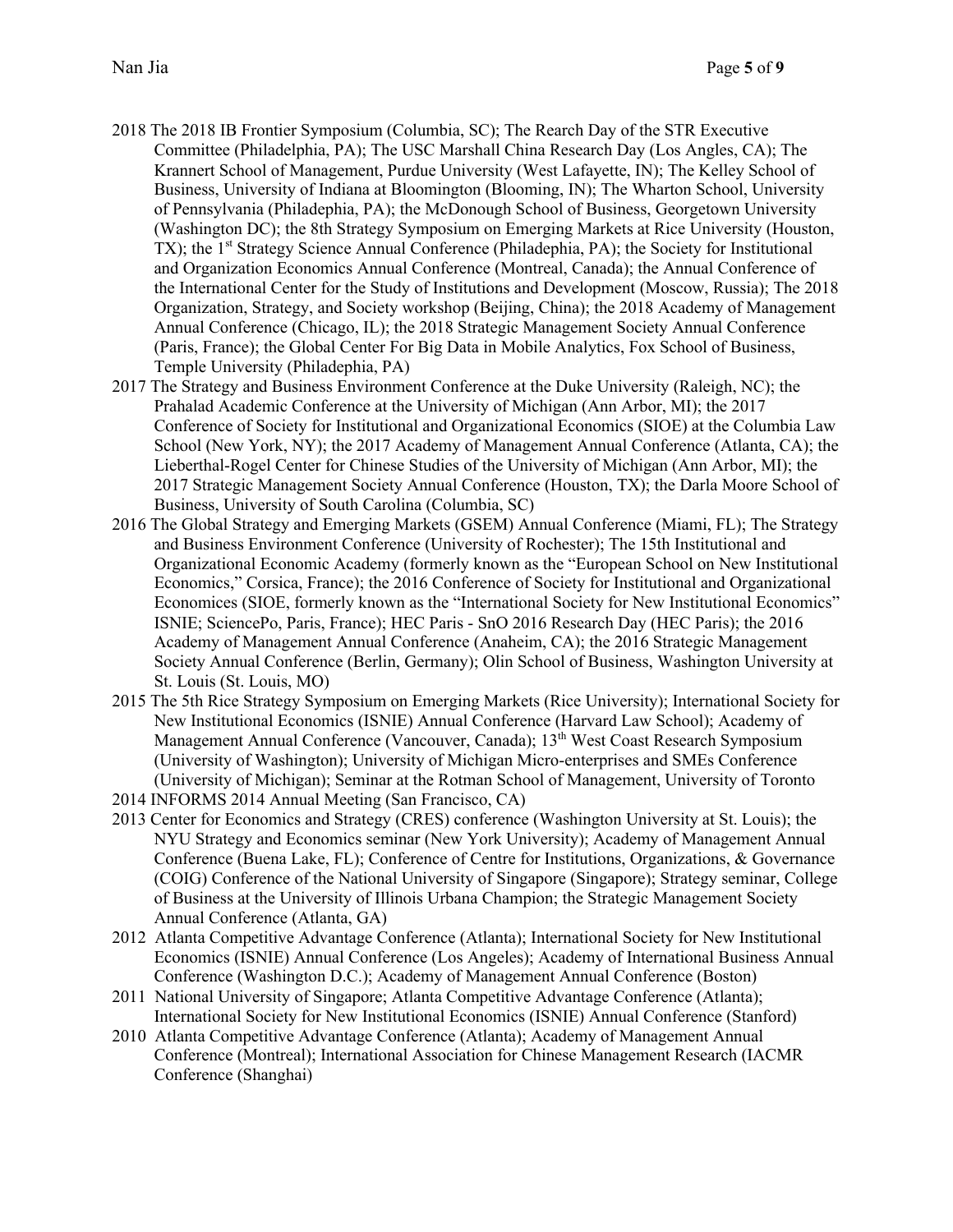- 2009 Wharton School, University of Pennsylvania; Marshall School of Business, University of Southern California; George Mason University; Lee Kong Chian School of Business, Singapore Management University; School of Business, the University of Hong Kong; College of Business Administration, Northeastern University; International Society for New Institutional Economics (ISNIE) Annual Conference (Berkeley)
- 2008 McGill-Cornell Conference on Institutions and Entrepreneurship; International Society for New Institutional Economics (ISNIE) Annual Conference (Toronto); Annual Strategy & the Business Environment Conference (Duke University); Academy of Management Annual Conference (Anaheim); Conference of The Globalization of Chinese Enterprises: Transformational Politics, Business Strategies, and Future Paths (Boston)
- 2007 Annual AIB Conference on Emerging Research Frontiers in International Business (Miami) Academy of Management Annual Conference (Philadelphia); CCC Conference (Georgia Institute of Technology)

# **HONORS, AWARDS, AND GRANTS**

| 2019-2020 | The Dean's Award for Research Excellence, USC Marshall School of Business                                                                                    |
|-----------|--------------------------------------------------------------------------------------------------------------------------------------------------------------|
| 2019-2020 | Research Award, Department of Management and Organization, USC Marshall School of<br><b>Business</b>                                                         |
| 2019-2022 | National Science Foundation Grant (Award ID 1852641; amount \$293,122)<br>"Examination of Antecedents and Consequences of Business-Government Relationships" |
| 2018-2019 | Outlier Research Fund, Institute for Outlier Research in Business (iORB), USC Marshall<br><b>School of Business</b>                                          |
| 2018-2019 | The Strategic Management Journal Best Reviewer Award                                                                                                         |
| 2017-2018 | The Strategic Management Journal Best Reviewer Award                                                                                                         |
| 2018-2019 | Greif Faculty Research Grant, Greif Center for Entrepreneurial Studies, USC Marshall<br><b>School of Business</b>                                            |
| 2017-2018 | Top Gun Award, Department of Management and Organization, USC Marshall School of<br><b>Business</b>                                                          |
| 2017-2018 | James H. Zumberge Individual Research Award & Grant, USC                                                                                                     |
| 2016-2017 | Business Outlier Research Award & Grant, Institute for Advanced Studies in Business<br>(IASB), USC Marshall School of Business                               |
| 2015-2016 | The Dean's Award for Research Excellence, USC Marshall School of Business                                                                                    |
| 2015-2016 | Award for Research Excellence, Department of Management and Organization, USC<br>Marshall School of Business                                                 |
| 2014-2015 | Outstanding Editorial Board Member Award, the Strategic Management Journal                                                                                   |
| 2009-2017 | Junior Faculty Award Supplement, Gilbert Foundation Fund, USC Marshall School of<br><b>Business</b>                                                          |
| 2009-2017 | Summer Research Grant, USC Marshall School of Business                                                                                                       |
| 2011-2012 | Greif Faculty Research Grant, Greif Center for Entrepreneurial Studies, USC Marshall<br><b>School of Business</b>                                            |
| 2011-2012 | CIBER Research Grant, Center for International Business Education and Research, USC                                                                          |
| 2010-2011 | Greif Faculty Research Grant, Greif Center for Entrepreneurial Studies, USC Marshall<br><b>School of Business</b>                                            |
| 2010      | Finalists for the Best Dissertation Award, the International Society for New Institutional<br>Economics (ISNIE)                                              |
| 2009      | Finalist for Richard N. Farmer Dissertation Award Competition, Academy of<br>International Business (AIB)                                                    |
| 2006-2008 | The AIC Institute Corporate Citizenship Grant, the AIC Institute at the Rotman School of<br>Management, University of Toronto                                |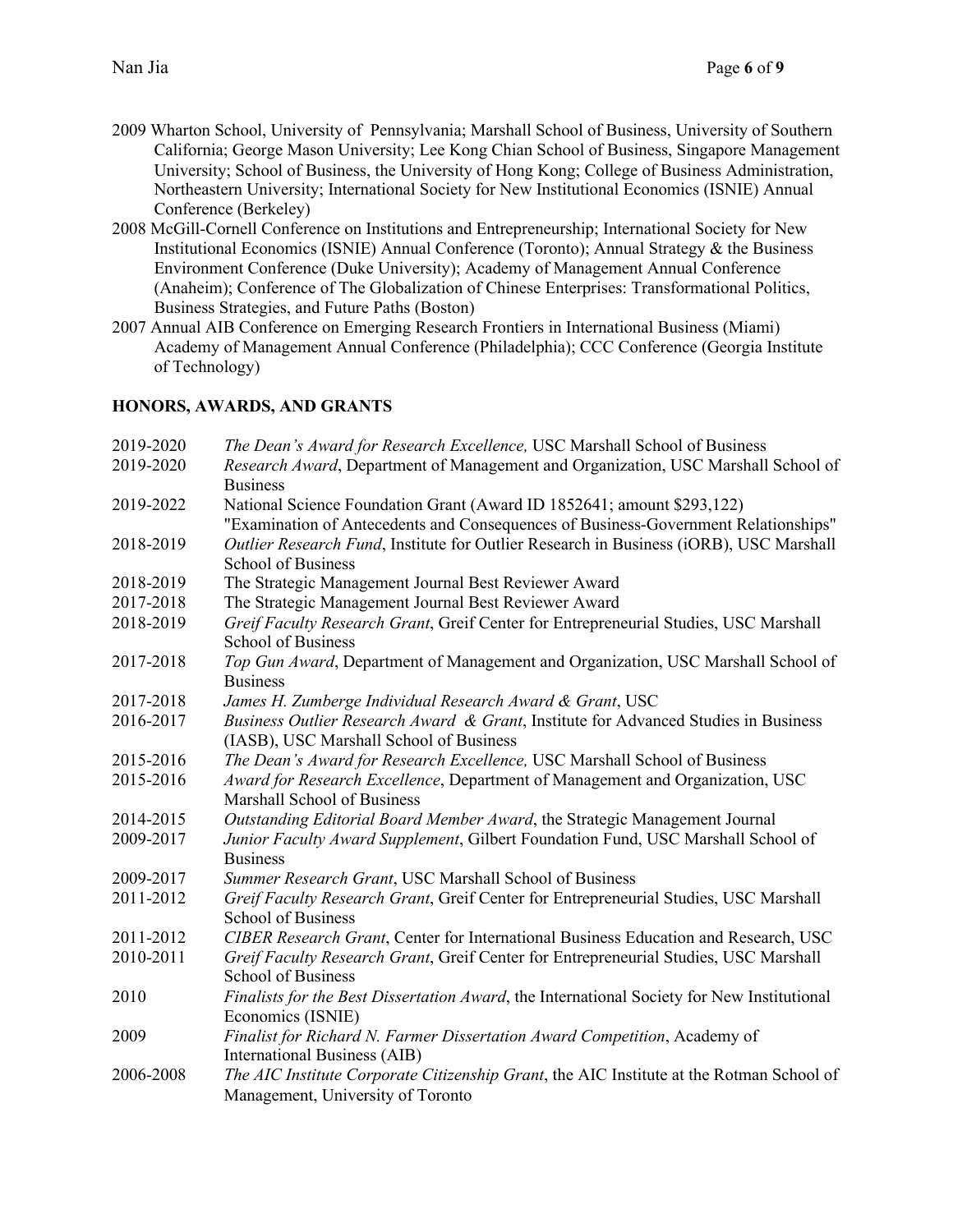2003-2008 *Open Doctoral Fellowship*, Rotman School of Management, University of Toronto

## **EDITORIAL BOARD POSITIONS**

| 2020-2023 | Associate Editor of Strategic Management Journal                    |
|-----------|---------------------------------------------------------------------|
| 2016-2022 | Served on eight review panels for the National Science Foundation   |
| 2021-2023 | Editorial Review Board Member of Administrative Science Quarterly   |
| 2020-2022 | Editorial Review Board Member of Academy of Management Journal      |
| 2017-2023 | Editorial board member of <i>Academy of Management Review</i>       |
| 2015-2019 | Editorial board member of Journal of International Business Studies |
| 2014-2020 | Editorial board member of Strategic Management Journal              |

Ad hoc reviewer for *Management Science*, *Organization Science, Academy of Management Journal*, *Administrative Science Quarterly,* and *Journal of Management Studies*

## **LEADERSHIP IN PROFESSIONAL SOCIETIES**

| 2022-2024    | Chair of Steering Committee of Nonmarket Strategy Research Community (NMSRC)                                                                                        |
|--------------|---------------------------------------------------------------------------------------------------------------------------------------------------------------------|
| $2021 - now$ | Member of Executive Committee of U.S.-China Institute at USC                                                                                                        |
| $2020$ -now  | Founder member and Steering Committee Member of Nonmarket Strategy Research<br>Community (NMSRC)                                                                    |
| $2020$ -now  | Founder and Advising Committee member of China Business Research Group (CBRN)                                                                                       |
| $2017 - now$ | Founder and Coordinator, USC Marshall China Research Group; coordinators of weekly<br>workshops since 2017 and conferences in 2018, 2019, 2020                      |
| 2021         | Co-chair of theme track "Market and Political Transformation," Strategic Management<br>Society 41 <sup>st</sup> Annual Conference in Toronto, Canada                |
| 2019-2020    | Executive Committee Member of the 2021 Annual Conference of the Society for<br><b>Institutional and Organizational Economics</b>                                    |
| 2019-2020    | Executive Committee Member of the 2020 Annual Conference of the Society for<br>Institutional and Organizational Economics                                           |
| 2020-2022    | Representative-at-Large, Competitive Strategy Interest Group, the Strategic Management<br>Society                                                                   |
| 2016-2018    | Executive Committee Member, Business Policy and Strategy (BPS) Division, the<br>Academy of Management                                                               |
| 2017-2018    | Executive Committee Liaison for the Teaching Committee, Business Policy and Strategy<br>(BPS) Division, the Academy of Management                                   |
| 2016-2018    | Representative-at-Large, Cooperative Strategy Interest Group, the Strategic Management<br>Society                                                                   |
| 2016-2019    | Board of Directors, Society for Institutional and Organizational Economics (SIOE;<br>formerly known as ISNIE, International Society of New Institutional Economics) |
| 2017         | Co-chair of the Business Policy and Strategy (BPS) Doctoral Consoritum, the Academy<br>of Management 2017 annual conference                                         |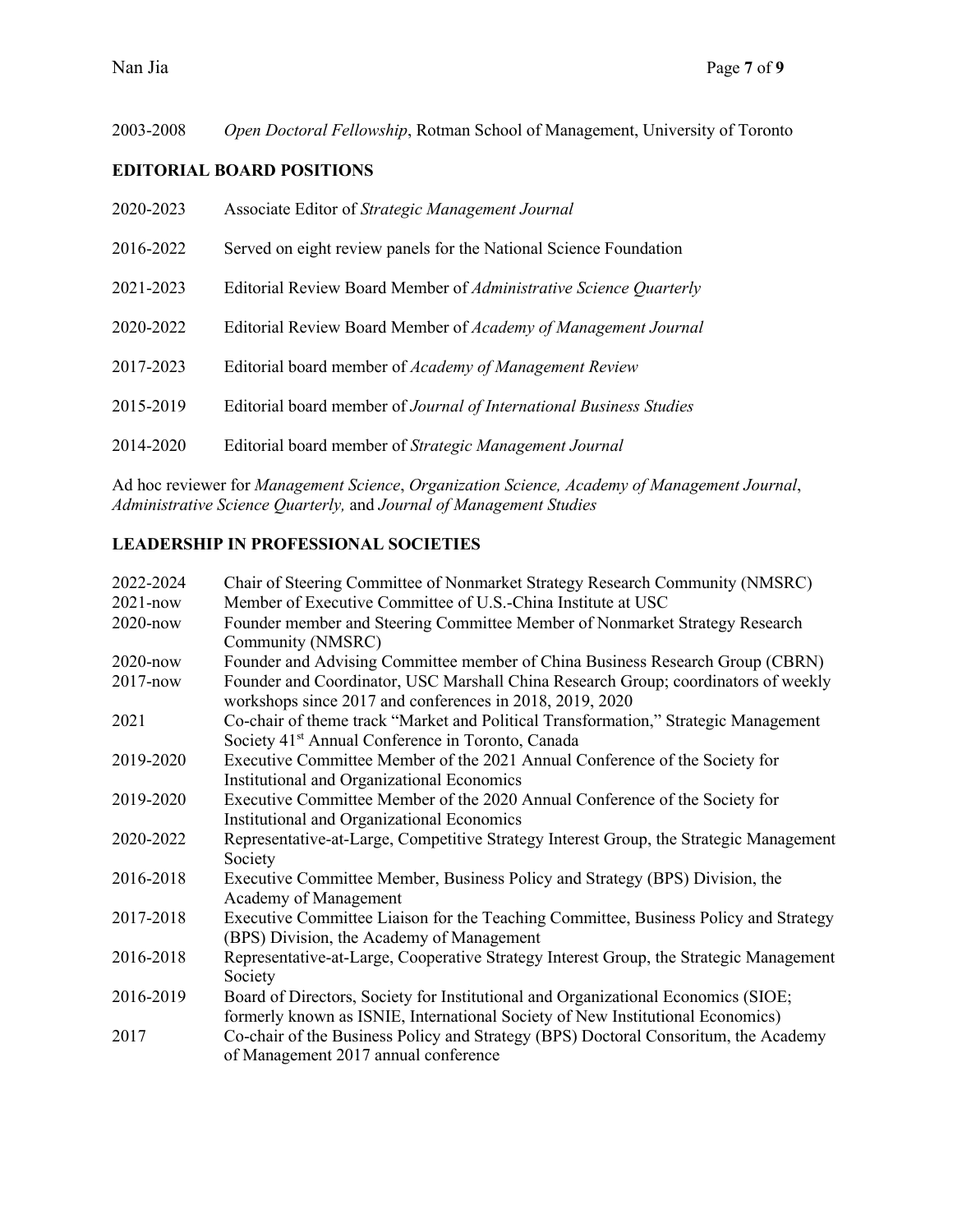| 2016 | Faculty panelist and workshop organizer of the 15th Institutional and Organizational          |
|------|-----------------------------------------------------------------------------------------------|
|      | Economic Academy (formerly known as the "European School on New Institutional                 |
|      | Economics");                                                                                  |
|      | Co-chair of Track 12 (MNEs, Governments, and Non-Market Strategies), the Academy              |
|      | of International Business 2016 Annual Conference;                                             |
|      | Faculty panelist of the Doctoral Consortium, the Academy of International Business 2016       |
|      | Annual Conference;                                                                            |
|      | Co-chair of the Business Policy and Strategy (BPS) Doctoral Consoritum, the Academy           |
|      | of Management 2016 annual conference                                                          |
| 2015 | Faculty Panelist of 13 <sup>th</sup> West Coast Research Symposium Doctoral Workshop;         |
|      | Faculty Panelist of the Business and Public Policy (BPS) Division Doctoral Consortium,        |
|      | Annual Conference of the Academy of Management;                                               |
|      | Program Committee Member, 19 <sup>th</sup> Annual Conference of International Society for New |
|      | Institutional Economics (ISNIE);                                                              |
|      | Co-chair of Track 11 (Corporate Governance in International Business), the Academy of         |
|      | International Business 2015 Annual Conference                                                 |
| 2013 | Organizing Committee Member of the Doctoral Consorium, the 11 <sup>th</sup> West Coast        |
|      | Research Symposium (WCRS)                                                                     |
| 2012 | Program Committee Member, 16 <sup>th</sup> Annual Conference of International Society for New |
|      | <b>Institutional Economics (ISNIE)</b>                                                        |
| 2011 | Program Committee Member, 15 <sup>th</sup> Annual Conference of International Society for New |
|      | <b>Institutional Economics (ISNIE)</b>                                                        |

## **ADVISING DOCTORAL STUDENTS**

Supervisor: Bo Yang (Management)

Co-supervisor: Maurice Murphy (Management); Maria Perez (Political Science)

Doctoral Dissertation Committee Member: Adele Xing (Management), Jake Grandy (Management), John Bai (Finance), Irene Yi (Finance), Siliang Tong (Temple University), Sajeev Nair (Marketing), Wei Zhou (Economics)

# **TEACHING EXPERIENCE**

Teaching Interests: Strategic Management, International Business

2009— **Course Instructor,** Marshall School of Business, University of Southern California

- § Ph.D seminar "Seminar in Strategic Management" (2014-now)
- MBA elective "Managing and Competing in Emerging Markets" (2020)
- Full-time MBA core course "Problem Solving and Decision Making: An Integrative Approach" (2017, 2020)
- Master of Science Food Industry Leadership course "Advanced Strategy: Competing in Dynamic Environments" (2020, 2021)
- Undergraduate capstone course "Strategic Management" (2009-2017)
- § PhD reading course "Institutions, markets and firms for China research" with T.J. Wong (2017)
- § Executive Teaching in the Kaiser Permanente Program (2017)

Fall, 2006 **Course Instructor,** Rotman School of Management, University of Toronto

■ Undergraduate course "International Business"

# **MEDIA COVERAGE**